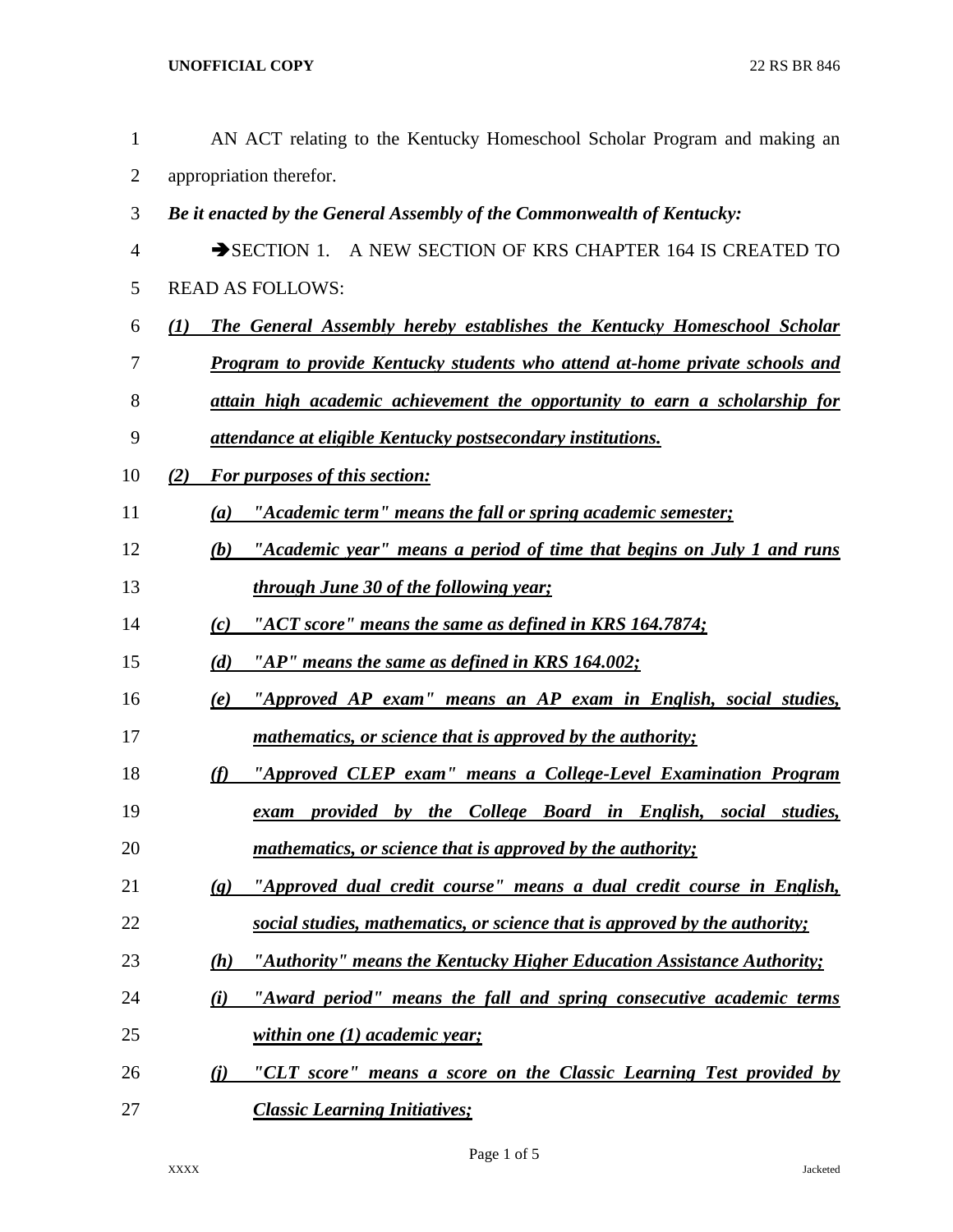| 1  | "Dual credit" has the same meaning as in KRS 158.007;<br>$\left( k\right)$       |
|----|----------------------------------------------------------------------------------|
| 2  | "Eligible institution" means an "institution" as defined in KRS 164.001<br>(l)   |
| 3  | that has its main campus located in Kentucky, is eligible to participate in      |
| 4  | the Federal Pell Grant Program, executes a contract with the authority on        |
| 5  | terms the authority deems necessary or appropriate for the administration        |
| 6  | <u>of its programs, and:</u>                                                     |
| 7  | Is publicly operated; or                                                         |
| 8  | Is licensed by the Commonwealth of Kentucky and has operated for at<br>2.        |
| 9  | least ten (10) years and offers an associate or baccalaureate degree             |
| 10 | program of study not comprised solely of sectarian instruction;                  |
| 11 | <u>"Eligible student" means any person who:</u><br>(m)                           |
| 12 | <b>Is a United States citizen;</b>                                               |
| 13 | 2.<br>Is a Kentucky resident as determined by the eligible institution in        |
| 14 | <i>accordance with criteria established by the Council on Postsecondary</i>      |
| 15 | <b>Education for the purposes of admission and tuition assessment;</b>           |
| 16 | Completed all required high school curriculum credits;<br>3.                     |
| 17 | Was enrolled in an at-home private school located in Kentucky for at<br>4.       |
| 18 | <u>least the junior and senior years of high school;</u>                         |
| 19 | Completed high school at an at-home private school located in<br>5.              |
| 20 | <u>Kentucky on or after May 1, 2022;</u>                                         |
| 21 | Is enrolled or accepted for enrollment at an eligible institution on a<br>6.     |
| 22 | <b>full-time basis; and</b>                                                      |
| 23 | Is not in default on any program under Title IV of the federal act or<br>7.      |
| 24 | any obligation to the authority under any program administered by the            |
| 25 | <i>authority, except that ineligibility for this reason may be waived by the</i> |
| 26 | <i><u>authority for cause;</u></i>                                               |
| 27 | "Federal act" means the same as defined in KRS 164.740;<br>(n)                   |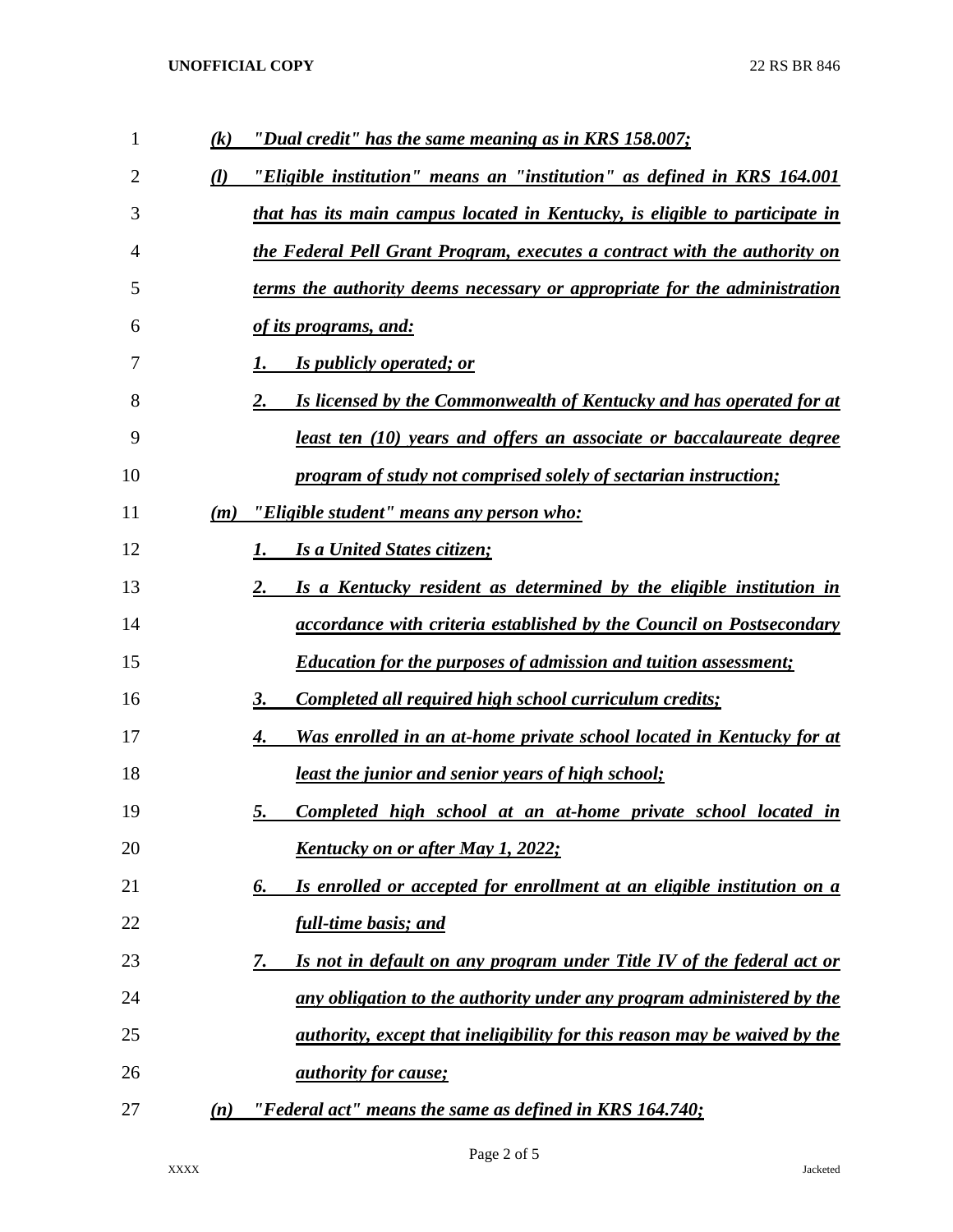## **UNOFFICIAL COPY** 22 RS BR 846

| $\mathbf{1}$   |     | "Participating institution" means the same as defined in KRS 164.786; and<br>$\boldsymbol{\omega}$ |
|----------------|-----|----------------------------------------------------------------------------------------------------|
| $\overline{2}$ |     | <u>"Required high school curriculum" means the minimum credits required</u><br>(p)                 |
| 3              |     | by the Kentucky Board of Education for public high school graduation in                            |
| 4              |     | the subject areas of English, social studies, mathematics, and science.                            |
| 5              | (3) | The Kentucky Higher Education Assistance Authority shall administer the                            |
| 6              |     | Kentucky Homeschool Scholar Program and promulgate administrative                                  |
| 7              |     | regulations in accordance with KRS Chapter 13A as may be needed for the                            |
| 8              |     | <i><u>administration of the program.</u></i>                                                       |
| 9              | (4) | The Kentucky Homeschool Scholar award amount shall be one thousand dollars                         |
| 10             |     | $(\$1,000)$ per academic term for up to eight $(8)$ academic terms. Beginning with                 |
| 11             |     | the 2022-2023 academic year, the authority shall grant a Kentucky Homeschool                       |
| 12             |     | Scholar award each academic term to any person who meets the requirements of                       |
| 13             |     | <i>this section to the extent funds are available for that purpose.</i>                            |
| 14             | (5) | To qualify for a Kentucky Homeschool Scholar award, an eligible student shall:                     |
| 15             |     | Meet at least two (2) of the requirements of this paragraph during the<br>(a)                      |
| 16             |     | <i>junior or senior of high school in any combination, including more than</i>                     |
| 17             |     | <u>one (1) of the same requirement, by earning:</u>                                                |
| 18             |     | A grade point average of at least 3.3 from a participating institution<br>1.                       |
| 19             |     | on an approved dual credit course;                                                                 |
| 20             |     | A minimum score of fifty (50) on an approved CLEP exam; or<br>2.                                   |
| 21             |     | A minimum score of three (3) on an approved AP exam; and<br>3.                                     |
| 22             |     | Achieve an ACT score of at least twenty-five (25), or an equivalent CLT<br>(b)                     |
| 23             |     | score, while in high school;                                                                       |
| 24             |     | <b>Submit a completed Kentucky Homeschool Scholar Program application to</b><br>(c)                |
| 25             |     | <u>the authority; and</u>                                                                          |
| 26             |     | <b>Provide all eligibility documentation required by the authority.</b><br>(d)                     |
| 27             | (6) | To retain the award for subsequent award periods, an eligible student shall<br>(a)                 |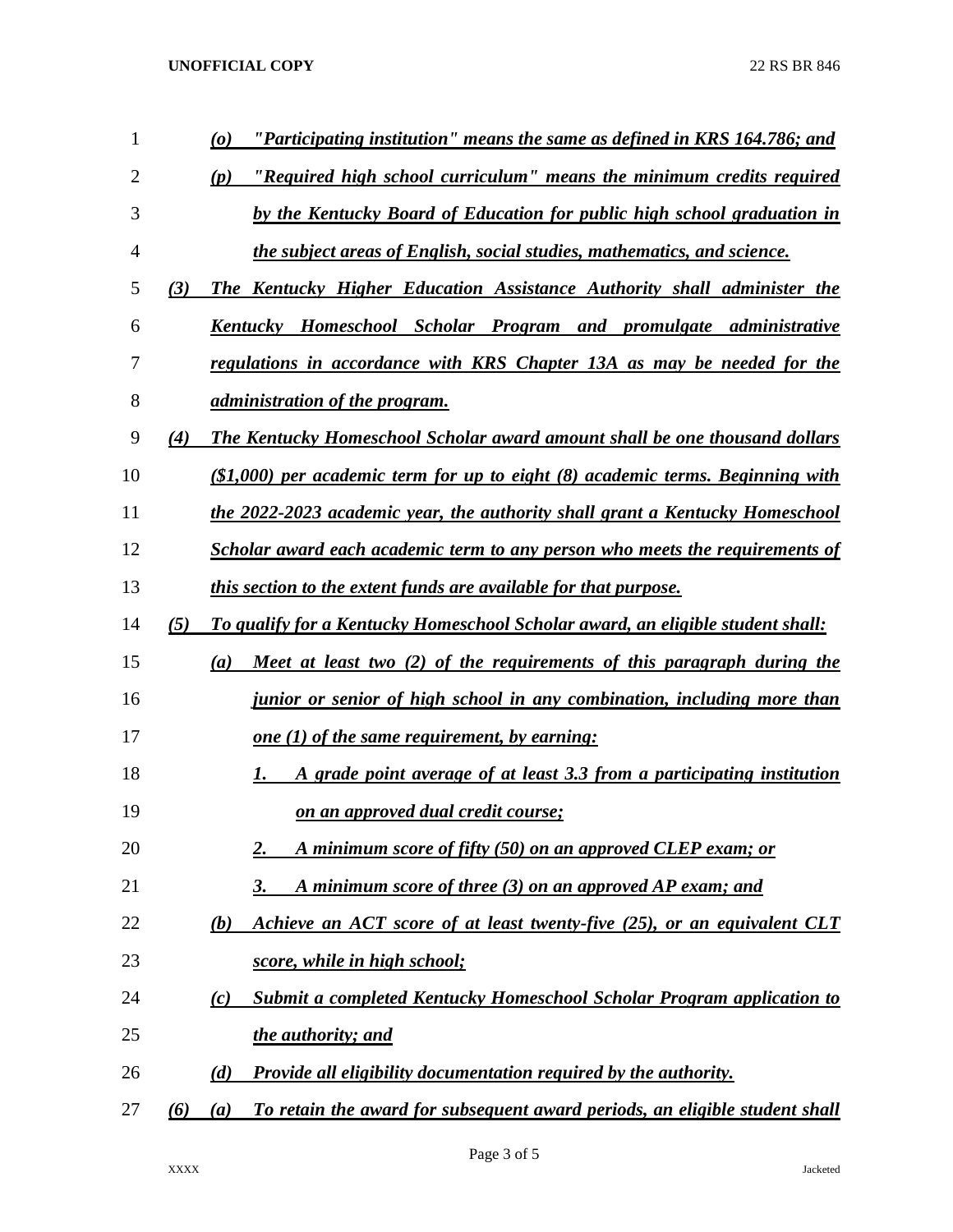| 1  |            | have a 2.5 cumulative grade point average at the end of the prior award          |
|----|------------|----------------------------------------------------------------------------------|
| 2  |            | <i>period.</i>                                                                   |
| 3  | (b)        | Any student who loses eligibility through failure to maintain the required       |
| 4  |            | <u>cumulative grade point average may regain eligibility in a subsequent</u>     |
| 5  |            | award period upon reestablishing at least a 2.5 cumulative grade point           |
| 6  |            | average during a subsequent award period, as certified by the eligible           |
| 7  |            | <i>institution.</i>                                                              |
| 8  | (7)        | Eligibility for a Kentucky Homeschool Scholar award shall terminate upon the     |
| 9  |            | earlier of:                                                                      |
| 10 | (a)        | <b>Receiving the award for eight (8) academic terms;</b>                         |
| 11 | (b)        | The expiration of five (5) years following the student's completion of high      |
| 12 |            | <u>school at an at-home private school; or</u>                                   |
| 13 | (c)        | <b>The successful completion of a bachelor's degree.</b>                         |
| 14 | (8)<br>(a) | <b>The Kentucky Homeschool Scholar Program Trust Fund is hereby created</b>      |
| 15 |            | as a trust fund in the State Treasury to be administered by the Kentucky         |
| 16 |            | <b>Higher Education Assistance Authority for the purpose of providing awards</b> |
| 17 |            | <i>described in this section.</i>                                                |
| 18 | (b)        | The trust fund shall consist of state general fund appropriations, gifts and     |
| 19 |            | grants from public and private sources, and federal funds. All moneys            |
| 20 |            | included in the fund shall be appropriated for the purposes set forth in this    |
| 21 |            | section.                                                                         |
| 22 | (c)        | Any unallotted or unencumbered balances in the trust fund shall be               |
| 23 |            | invested as provided in KRS 42.500(9). Income earned from the investments        |
| 24 |            | <b>shall be credited to the trust fund.</b>                                      |
| 25 | (d)        | Notwithstanding KRS 45.229, any fund balance at the close of the fiscal          |
| 26 |            | year shall not lapse but shall be carried forward to the next fiscal year and    |
| 27 |            | continuously appropriated only for the purposes specified in this section.       |